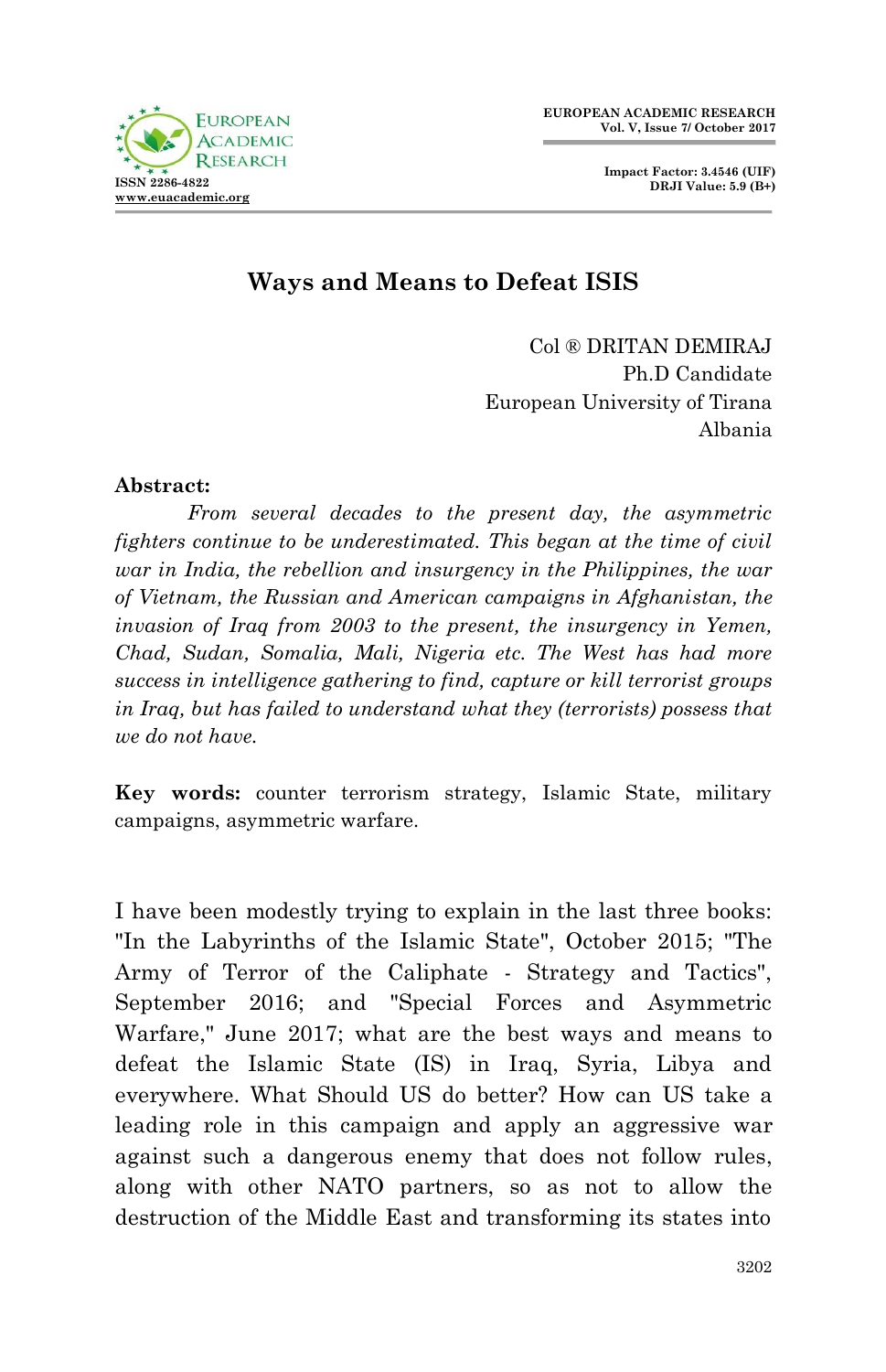a chaos that can make it more vulnerable to IS? I think that the most effective response against the IS, is the application of asymmetric warfare- the same war and in the same way that IS apply against our forces. Unfortunately, even today, IS has gained and is gaining continuous advantages from this war since the beginning of this campaign. They never had the goal of creating a large army in numbers, with national structures and infrastructures like standing armies. They need only the "Holy Quran", a weapon, ammunition to attack western countries, and when attacked by major enemy forces and their aviation, they continue to strive for asymmetric and guerrilla warfare.

## **1. INTRODUCTION**

Since the last century T.E. Lawrence (a British military who has lived in Saudi Arabia) stated that the Arabs are not suitable for the creation of large armies, but only for guerrilla warfare, that is to attack quickly with rifles on top of camels. This seems ridiculous if you think it happens in 2017: a terrorist riding on a horse, waving a sword and his rifle, leading a group of people with black hoods fighting against Western armies, with F22, F35, F15, F16, SU30, SU35 MIG29, PAK50, helicopters MI35, MI24, Apache and modern tanks.

From several decades to the present day, asymmetric fighters continue to be underestimated. This began with the time of civil war in India, rebellion and insurgency in the Philippines, the war of Korea, Vietnam, the Russian and American campaigns in Afghanistan, the invasion of Iraq from 2003 to today, the insurgency in Yemen, Chad, Somalia, Sudan, Mali , Nigeria etc.

The West has had more success in intelligence gathering to find, capture or kill terrorist groups in Iraq, but has failed to understand what they (terrorists) possess that we do not have, such as the strong ideology that they "fight for god". They are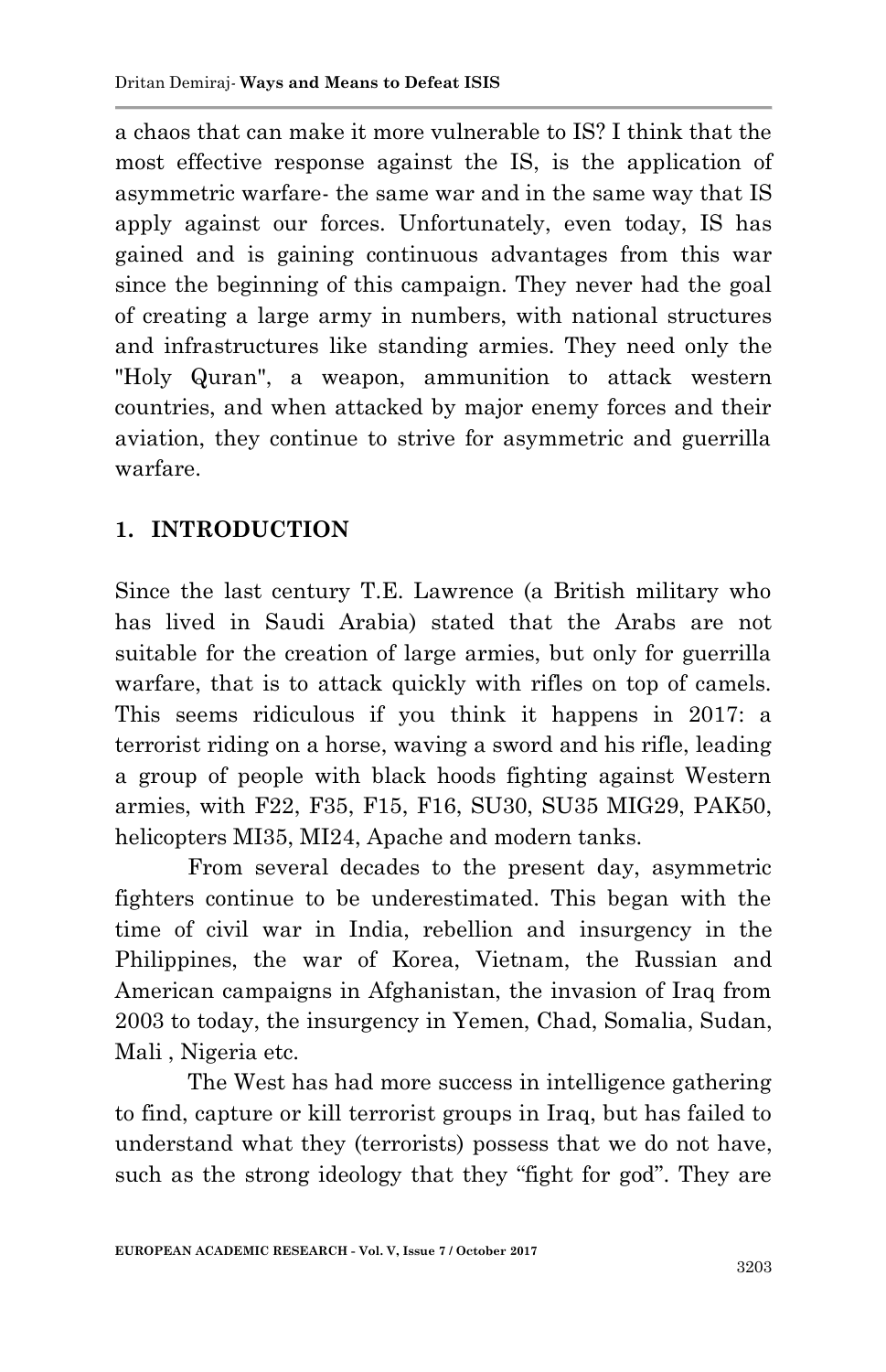the kamikaze of Islamic sacrifice cult and have embraced this role with great passion

## **2. GENERAL OVERVIEW OF THE STRATEGY THAT IS CURRENTLY BEING USED AGAINST IS.**

The West is facing the threat of IS not in the right way. Likewise, the strategy of the global war on terrorism was a poor strategy. This misguided strategy raised them to the status of national fighters and greatly increased their western recruitment rate to as many as 19 people caused the deaths of 3,000 innocent civilians.<sup>1</sup>

This led to the American invasion of a wrong place, Iraq. This invasion would cause the creation of IS. One of the most successful ways to face IS, is to "play their game": to use asymmetric approach to our advantage. President Obama after 2014 began taking some positive measures against IS terrorist groups, measures that recently forced IS to keep the initiative only in the media. Since September 2014, IS has had only one ground offensive in the city of Palmyra, Syria, but since then they lost about 30% of their "caliphate". The fact is that its fighters prefer attacking their own developed targets and don't fight in the open. Now that their "state" is under great pressure from continuing attacks by the US, Russia, Turkey, Iran and Hezbollah, they are extending their operations to Libya, Yemen, Egypt, and Afghanistan.

The White House and the State Department have already clearly understood some components of the asymmetric warfare that if IS, is seeking a large amount of force on the ground, they are doing everything they can to avoid this decision. if IS requires a grounded confrontation on the ground, it must be countered by the effective use of air forces. It is known that IS hated maximum Shia, Kurds, Alawit, and Yazidis. I find that our strategy must be training, support with

<sup>1</sup> <sup>1</sup>Malcolm Nance, *Defeating ISIS, who they are, how they fight and what they believe.* New York, N. Y.: Skyhorse Publishing, 2016, p.406.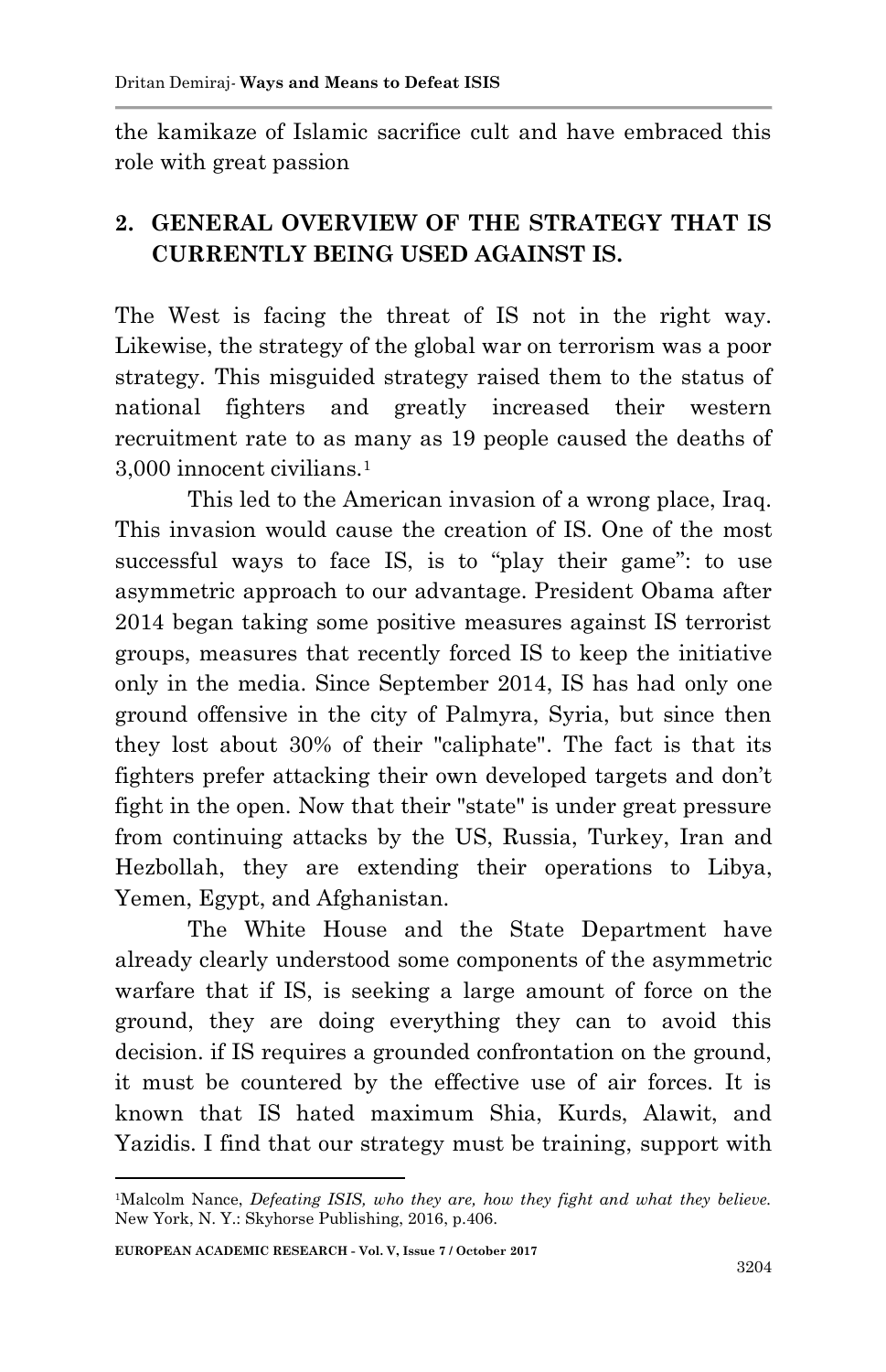weapons and ammunition and the direction of these fighters in a ground offensive against the IS.<sup>2</sup>

The American Department of Defense has so far carried out thousands of air operations, more actively including the forces of special operations. If such campaigns / operations with the use of domestic forces or groups (those that do not pose a future national security risk to US and NATO) the cooperation of special forces, air forces and their active engagement in the future will constitute a serious threat to IS and accelerate the destruction of its capabilities. Deploying a substantial amount of SOF with all the appropriate support elements would have been far more successful and would have a greater impact than the idea of invading Syria or the re-occupation of Iraq with 150,000 US troops.

From July 2015 to November 2016, the Pentagon and the Russian Defense Ministry logged that over 38,000 IS fighters were killed in combat by the Americans and 4900 from the Russians. This is a very small number of terrorists killed compared to 19,000 air strikes carried out by NATO forces and over 30,000 Russian military airstrikes (for only one year of involvement in the conflict)<sup>3</sup>. This number at first looks very high and constitutes half of the total amount of foreign fighters fighting in Syria and Iraq. The IS has lost most of its best fighters since 2016, and most of the current fighters have been dragged into the task of protecting objects, guarding bridges and checkpoints along the highways. They have lost the initiative in the attack that characterized them in 2014-2015. Only in 2015 IS lost about 20% of the territories under its control; by November 2016 it lost 20% of the other territories. The only exception is to say in 2015 where they commenced a major offensive in the historic town of Palmyra, Syria, in which they were again stopped and failed to achieve their objective.

The attack by the Russian, Iranian, Syrian, and Hezbollah

<sup>2</sup> Dritan Demiraj, *Special Forces and Assymetric Warfare*, Tirane, 2017.

<sup>3</sup> Associated Press News, https://apnews.com/ 13 november 2016.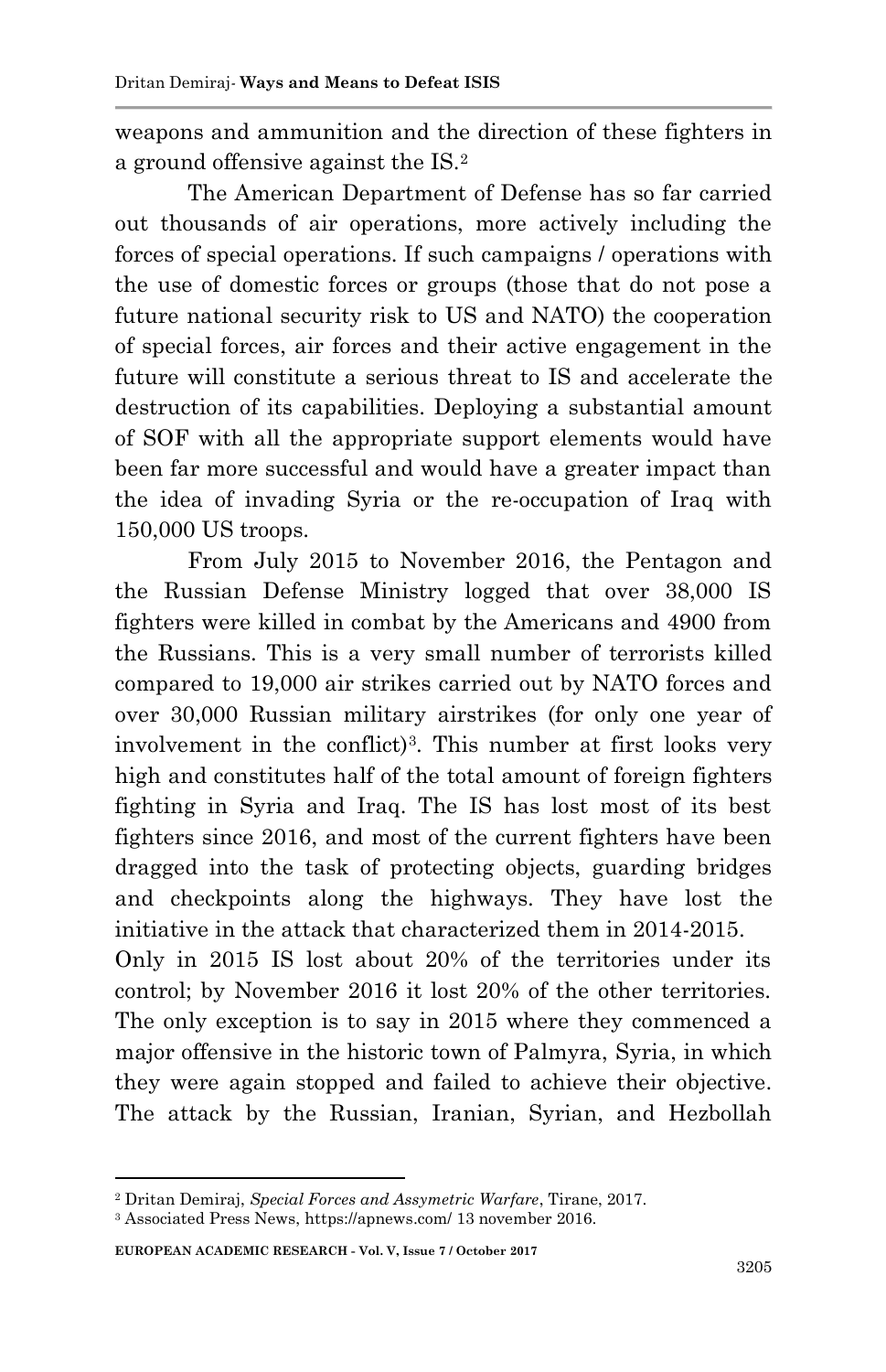forces forced them to go to defensive positions<sup>4</sup>. Also from an IS year is lost every day and more territory and in December 2016 was forced to release the city of Aleppo, which is under the control of the Syrian Arab army.<sup>5</sup>

Any combat operation without a global rejection against IS would be worthless. Wahhabis / Salafis terrorists funded by Saudi Arabia have had fighting space available to them for more than a decade. The defeat of IS is the promotion at the highest level of the Muslim world in order to exclude "corruption" and extreme misuse of the Qur'an.

IS has so far shown that asymmetric power works in both ways. IS tried to rupture the Kurdish defensive lines in December 2015, using their armored vehicles, Toyota 4x4, filled with explosives but again failed. This offensive was completely overthrown though it was a battle that lasted 13 hours in which 187 IS fighters were killed by the use of the Reaper attack Drones, AC-130 attack aircraft. In the same month, IS used over 200 suicide bombers and was again defeated in Ramadi, Nineveh Province, Aleppo, Deir ez-Zor and the Kurdish defensive lines. Another very strong offensive occurred in the Kobani, a city in the border area with Turkey. Syria's Kurds under US aviation support defeated IS in this area. This development forced the Turkish army to enter with Special Forces, artillery and tanks in the depths of the Syrian border in order to prevent the Kurds from crossing the border area with Turkey.

# **3. FULL STRATEGY OF COMBAT OPERATIONS AGAINST IS**

When the West decides to attack IS with asymmetric terms, it must first reformulate its efforts and use the asymmetric nature of special operations and intelligence agencies on a

<sup>4</sup> Sputnik International, *"One Year On: What Russia achieved in Syria in 12 months"*, 27.09.2016 (accessed 27.09.2016), https://sptnkne.ws/cqSa.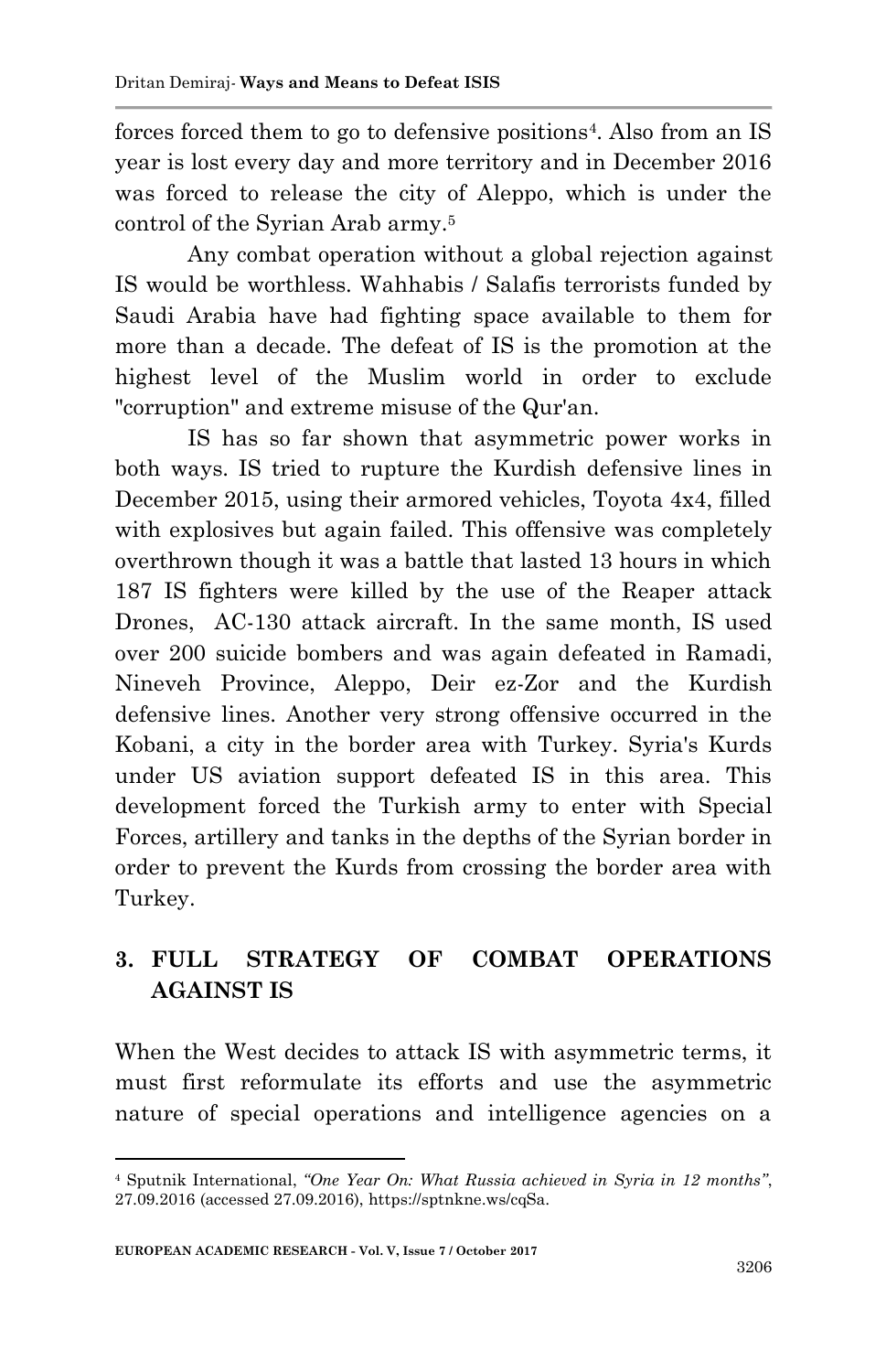wider scale. All this should be channeled through all government components from defense, diplomacy to communication. This type of strategy can be called "Full Strategy of Combat Operations against IS"**. 6**

Looking at the news broadcast by our televisions, USA, Europe, and the Middle East, the idea is that the West is carrying out a full military, political and intelligence campaign against IS, but the truth is different. NATO continues to use only a very small part of its air force assets an even smaller amount of "soft power" of diplomacy, intelligence and communication. USA are involved in this war but their European counterparts are not involved and the asymmetry of the Western alliance is not being taken into consideration and is not being used at all, which has made the USA have somehow tied hands and solved any problem alone. USA is limited not only to the rules of engagement and concern for not damaging innocent civilians, but also from indifference and incompetent governance of some federal government agencies or institutions.

Almost half of Americans thought nothing would happen until their presidential candidates win the elections. With these limitations and without the authorization of military use, the US president will engage in the fight against the IS from the air and will not allow intervention with ground troops for the sole reason that IS wants to face a multi-troop campaign on the ground. With all these limitations, the USA and Russia have again caused considerable damage to IS. But IS fighters have a feature, they are patient and are looking forward to the upcoming developments. What is important to understand is the organizational ability of this organization to bring to attention the lessons learned from the last 1436 years of history and their rapid application in battlefields. In contrast, the American public and its news media have long forgotten that the United States fought for about 8 years against the

**EUROPEAN ACADEMIC RESEARCH - Vol. V, Issue 7 / October 2017** <sup>6</sup> Dritan Demiraj, *Special Forces and Assymetric Warfare*, Tirane, 2017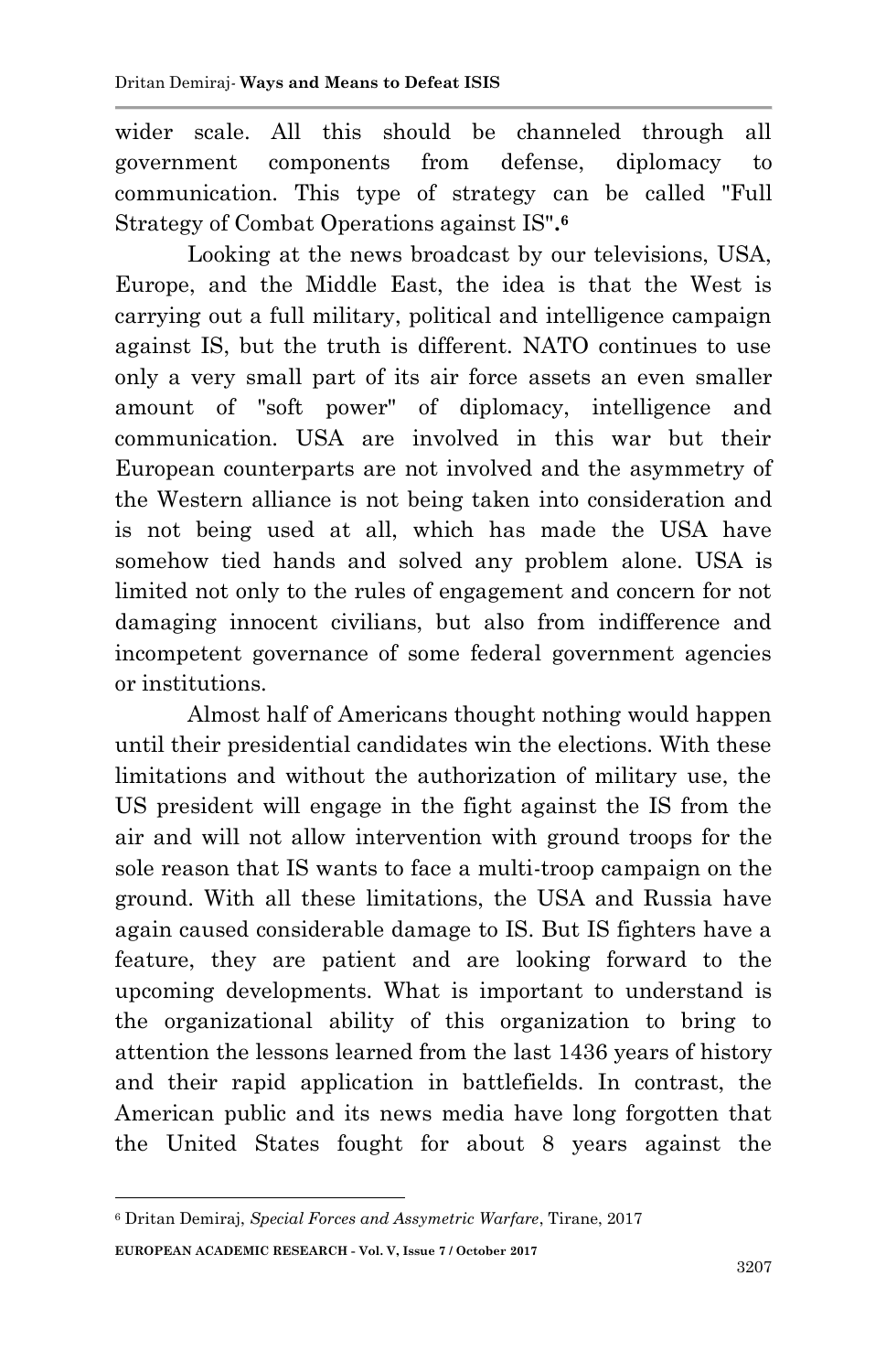commanders and lieutenants of the group now called Al Qaeda in Iraq, who today are the highest commanders of the IS.<sup>7</sup>

What is supposed to happen is that, as soon as possible, an asymmetric approach should be planned and implemented, which I think should be relatively easy to apply in practice and of course less costly and compared to a conventional invasion from the ground. The highest levels of national security institutions need to formulate a comprehensive strategy that includes the application of a set of enforceable measures of soft and strong power in order to destroy this powerful terrorist group.

We should not hit IS only with air strikes but at the same time dislocate an unconventional land force designed to take all the initiative in all the territories that IS governs, in order to force it to understand that IS will be destroyed. All forms of IS capabilities must be hindered to recreate a diplomatic and financial cultural event in each area where it operates, with the aim of reassuring its power and livelihood in these territories.

The application of the full combat strategy of IS (FULLSPEC-CIWO)<sup>8</sup> will help not only attack terrorists by carrying out special operations and air force attacks, but also by achieving robust diplomatic alliances and agreements. Important is the engagement of American and European diplomacy for the Middle East after President Trump's election with a different approach from the one that has been applied in recent years.

As far as the State Department is concerned to be more successful, all its staff and Western European diplomacy should address the Muslim countries with the words "join us all together to defend Islam and destroy IS, all over the world where IS operates ".9Defense Department Operations, its intelligence and anti-ideology missions should be part of the

<sup>7</sup> Malcolm Nance, *Defeating ISIS*, …p.408.

<sup>8</sup> Malcolm Nance, *Defeating ISIS*,…p.409.

<sup>9</sup> Ibid.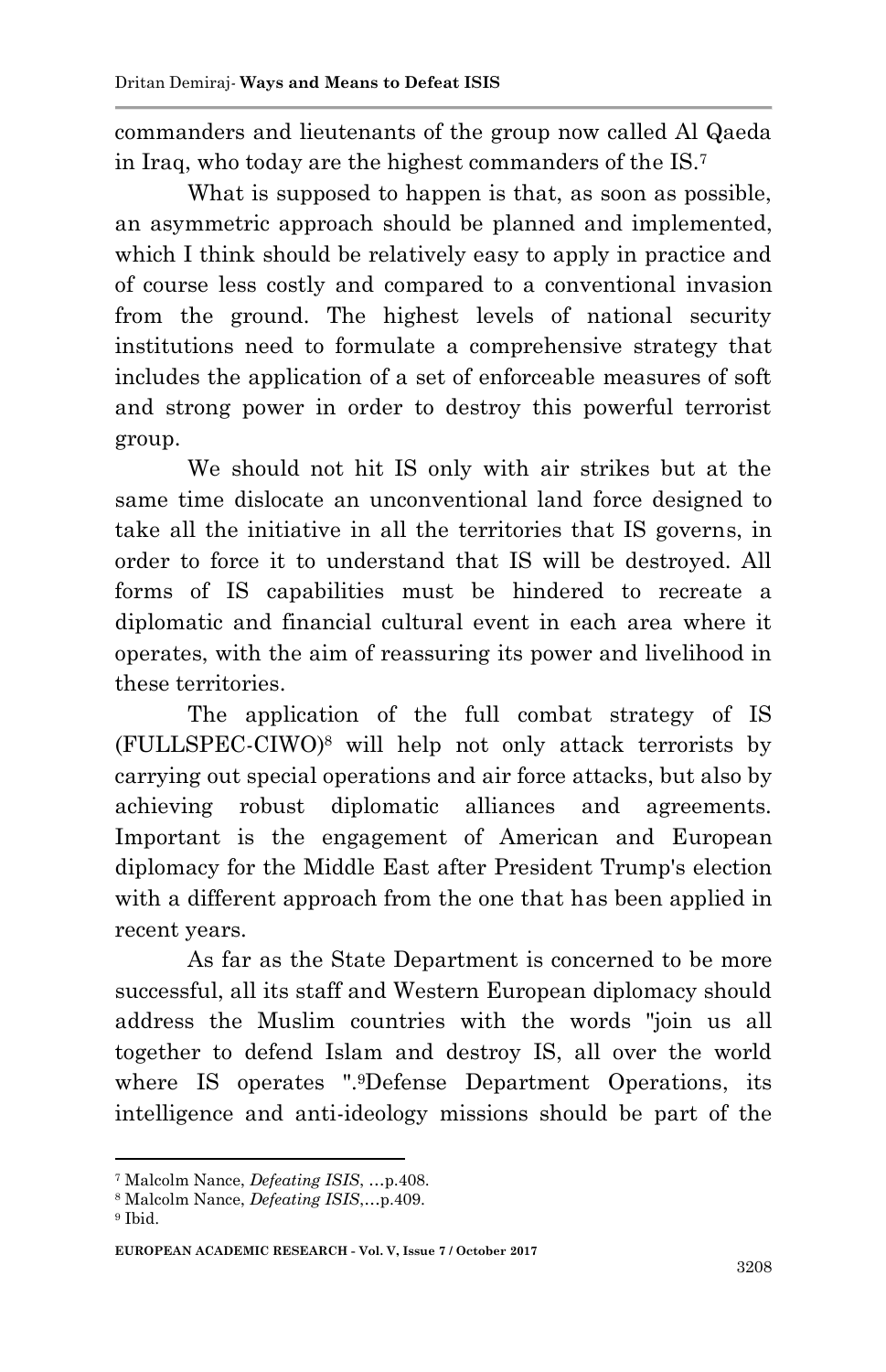overall strategy with seven major military elements: detect, deny, degrade, disrupt, defeat, deceive and discredit. The Muslim world is composed of 1.8 billion citizens who are looking for the best economic opportunities<sup>10</sup>, better homes, healthy families, and better future for their children. They trust in their Lord and in every government that ensures stability of respect and representation.

They have lived in peace for 14 centuries in their world, have made spectacular scientific discoveries, and have an extraordinary culture, have invented scientific inventions ahead of Europe, Asia and the rest of the world. Islam is a religion born of tribal warriors in the desert which then became a religion of peace and coexistence with the rest of the world that is now at great risk. IS state is challenging all these century-long achievements of art, culture, and tolerance. In extreme misuse of the outward form of this religion, IS is a cancer that is spreading its metastasis across the world. The truth is that in the USA, Canada and a large part of the developed countries of Europe, Islamic radicalization has caused hatred and blaming innocent people for this "cancer" piece that we all need to remove. When we hear the news on NBC, CNN, BBC, FOX News, ABC News etc. we see that politicians, analysts and many personalities from the west simply state that IS needs to disappear and urgently but nobody talks about who, what, when, where and how? The IS has it's in the roots centuries before the existence of the Ancient Muslim Empire existed. The complex phenomenon that created borders and the empire would vanish in flames and be covered with blood.

If we analyze the situation in the US in 2014-2016, the US Congress has not given the right authority to President Obama to order a stronger and more intense battle (and President Obama himself has not been determined in this

<sup>10</sup> Dritan Demiraj, *The Army of Terror of the Caliphate - Strategy and Tactics*, tirane: Albpaper, 2016, p.21.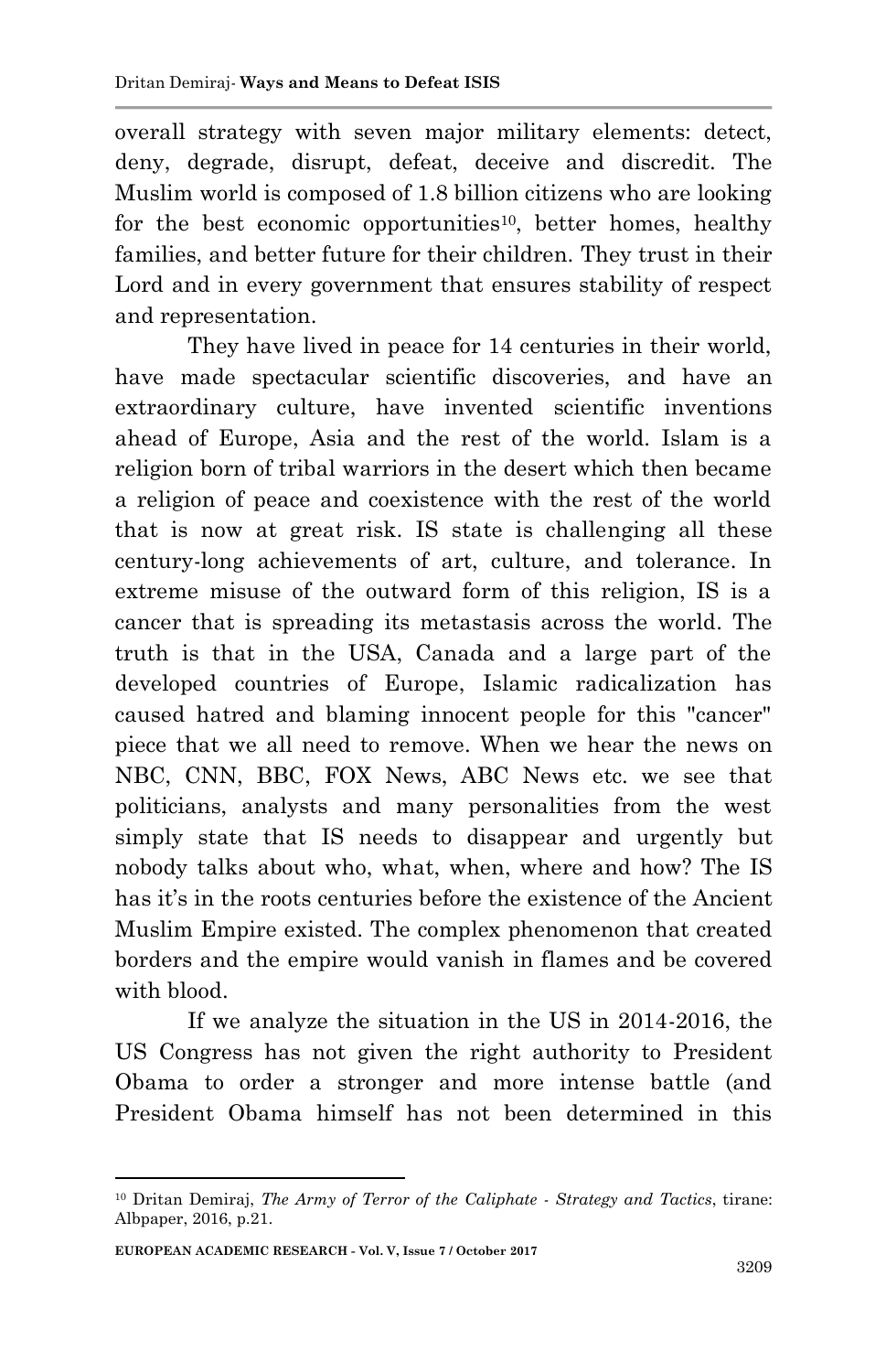regard).<sup>11</sup> at the same time, the US Congress sought active action by the leadership but on the other hand refused to approve the costs of bombing, fuel, additional deployment payments that were collaborating with the Kurds in Iraq and Syria and the opposition groups in Syria just because they President Obama is searching for him. For him, the demands of this president should not be met for the reason that they did not want to give the historical chance to show good leadership.<sup>12</sup> That's why IS is not attacked with the right amount of force and is strong in Raqa and Mosul.

#### **4. CONCLUSIONS: REORGANIZATION, AS A NECESSITY TO DEFEAT IS**

The US must lead this campaign so important to the world and not let Russia take the lead in this campaign. It must lead a high-intensity campaign which must be a full military, diplomatic, and ideological battle. This war is not directed against a particular state or nation but against the fanatics who use inhuman crimes against humanity in the name of a very peacemaking religion and is using people as a bomb in the name of creating an extreme religion. <sup>13</sup> The West should join a coalition that is completely asymmetric: a coalition is adaptable to the region that enables rapid movement and uses all the tactics used by our opponent with the exclusion of human crimes. More Special Forces units should be deployed and with highly active and well-coordinated airborne support. This would enable us to simultaneously exert pressure on all fronts at a much higher intensity. This kind of campaign must be followed immediately by a force ready to advance further, and finally we must make it understand that IS is at the bottom of the opportunity to use their "blitz" strategy.<sup>14</sup>

1

**EUROPEAN ACADEMIC RESEARCH - Vol. V, Issue 7 / October 2017**

<sup>11</sup> Authors note, February 2017

<sup>12</sup> Malcolm Nance*, Defeating ISIS*, …p.410

<sup>13</sup> Dritan Demiraj, *The Army of Terror of the Caliphate,* p.731

<sup>14</sup> Dritan Demiraj, *Special Forces and Assymetric Warfare*, Tirane, 2017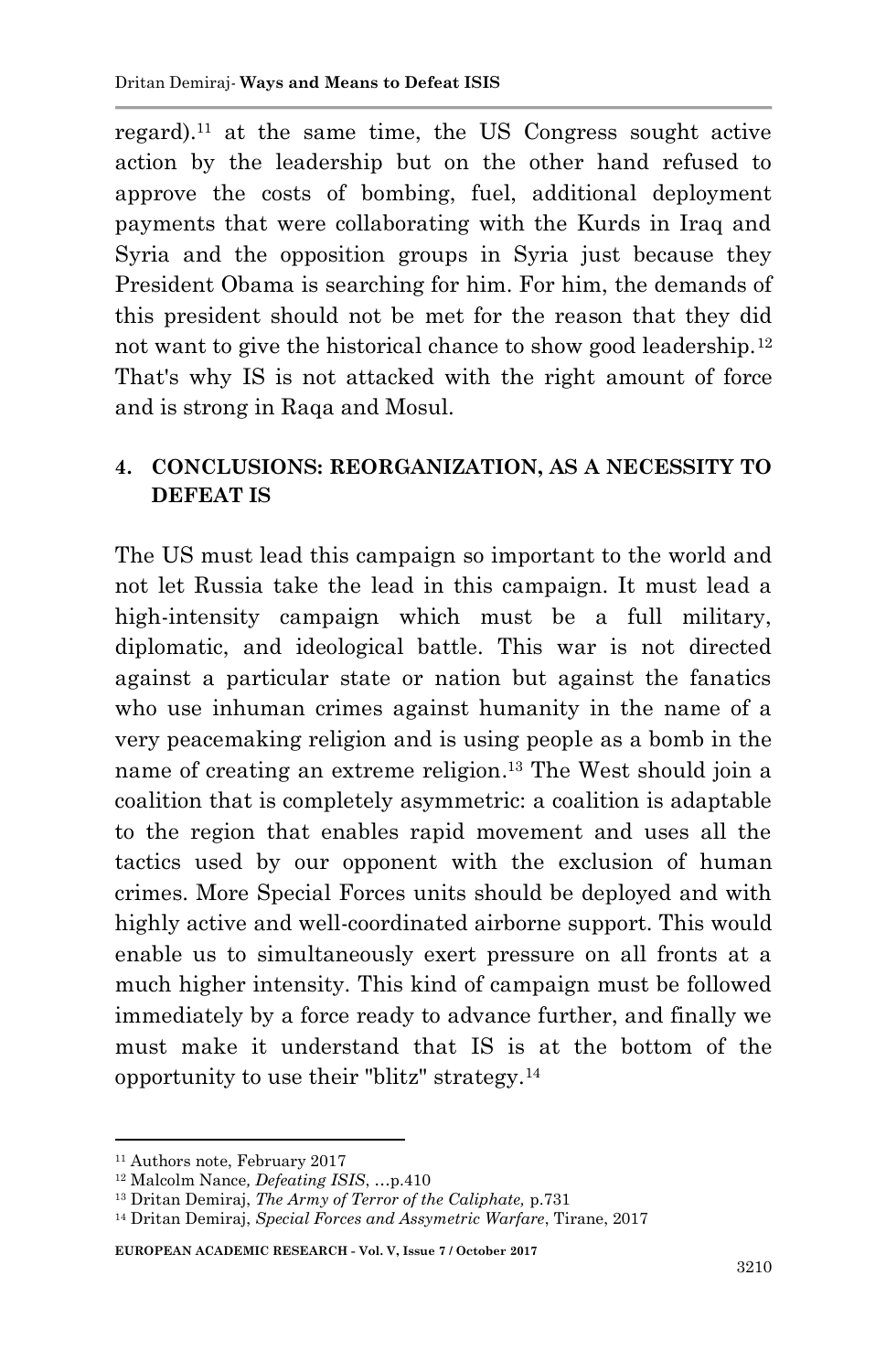### **4.1 Intensive military operations**

Western armed forces, especially NATO armed forces must apply the same terms, tactics, techniques and procedures that IS uses, such as "the Gazwah" or "high-speed attacks". These missions have begun to be applied by US SOF but not in the amount and intensity needed as there are still very few special operations today. While the US Special Operations Forces Command, US State Department and other agencies continue to support Kurds and other moderate opposition groups with training, armaments, finance, and life improvement projects, another approach involving larger troops would immediately give the war a completely new dynamic. At the same time, a greater amount of air operations should be undertaken, in order to support the mission and force out the IS outside the cities of Aleppo, Deir ez-Zor, and finally from Raqa, in their "caliphate" in Syria, as well as their removal from the second largest city in Iraq, Mosul, in cooperation with all allied forces that are against them.

### **4.2 Psychological operations**

Social media, public diplomacy, information warfare, psychological warfare, and anti-ideological struggle should focus like "missiles" against the false story of IS that "they speak in the name of Islam and that they fight for the people of Islam. All our efforts: the anti-ideological struggle, information warfare and our propaganda should focus and be concentrated in order to degrade their social media activities and destroy the power of their global information space in order to present it as a false cult and very dangerous to democracy, not only in the Middle East but also in the wider world. At the same time, more efforts must be made to assimilate into the society of people who have been mobilized to the IS through enforcing.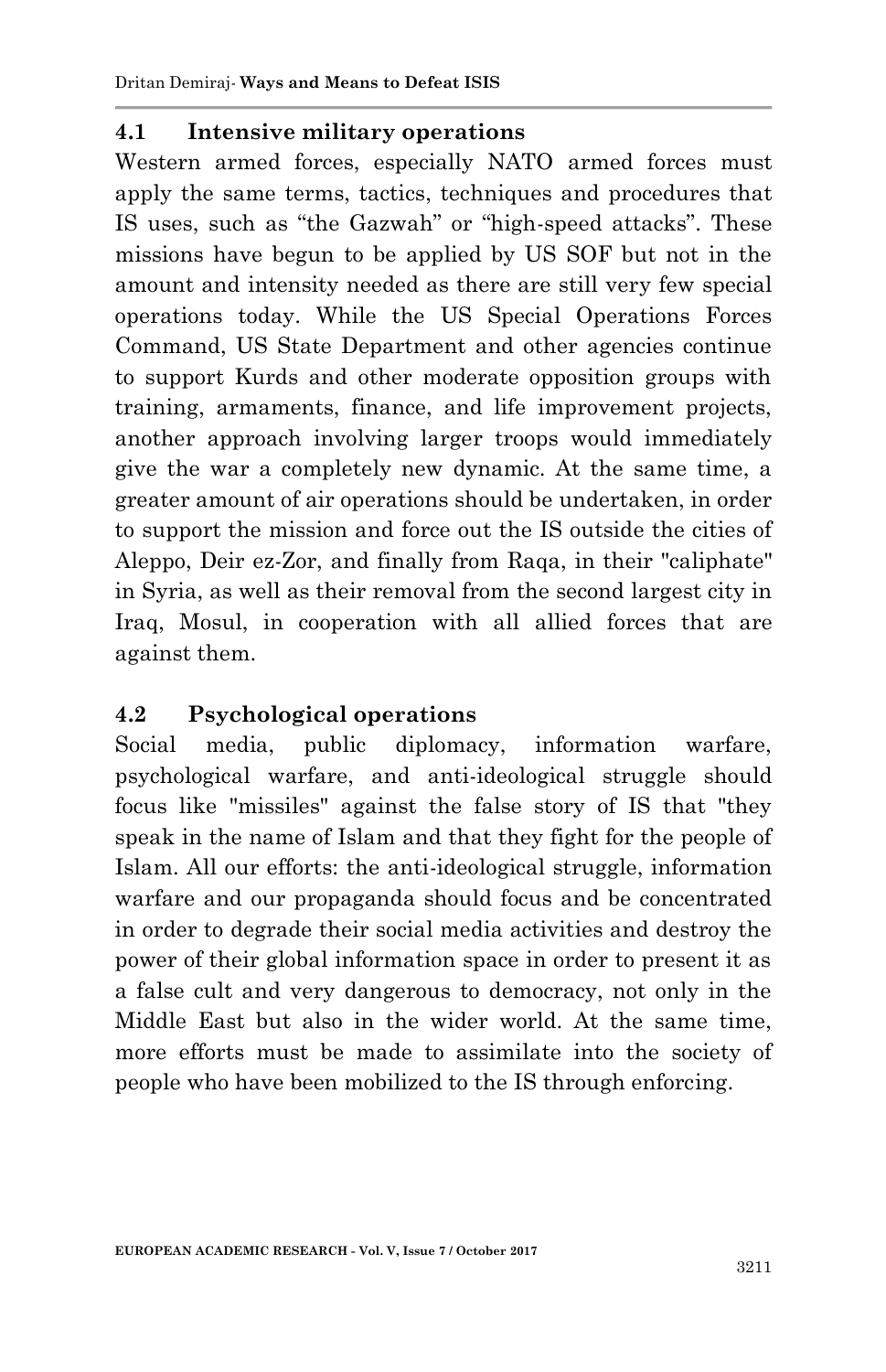### **4.3 Fast, precise and well-coordinated diplomatic actions**

A global coalition with all nations must be established with all religious beliefs involved in order to create a strong impact against IS and its threats to global stability for one of the world's greatest beliefs. Above all, the West must be ready for a post-IS in Iraq, Syria, Libya, Nigeria, Somalia, Yemen and Sinai<sup>15</sup>

Political theorist George Kenan, has developed a multidimensional diplomatic plan for what he calls "organized political war." He defines this as ... "logical application of Clausewitz's doctrine in peace time". <sup>16</sup> This is related to all aspects of open and hidden actions, pensions and political financing, propaganda that is made in order to confront the political systems of the opposing party. In Kenan's time, the biggest opponent was communism, while today is the IS. A revival of the Kenan politics should not be seen as radical but rational. Here is his deep belief in the policy of talks and dialogue with our opponents, in this case not with the top IS leaders but with Iran, Hezbollah and Hamas. Negotiations with these opposing political parties can prove and be critical because IS has strongly emboldened each of these states / organizations to eliminate them altogether or by destroying in particular Hamas and Fatah in Palestine. This is a serious regional threat that changes with the potential consequences of the devastation, which the world and Israel must take seriously.

### **4.4 Financial support**

1

Today the West spends billions of dollars on the procurement of weapons systems, intelligence, and so on, with unnecessary

**EUROPEAN ACADEMIC RESEARCH - Vol. V, Issue 7 / October 2017**

<sup>15</sup> Dritan Demiraj, *"How to fight ISIS, the greates Global Threat",* speech at *Conservatives and Reformists on the NATO parliamentary Assembly"* meeting in Tirana, June 4th 2016.

<sup>16</sup> Gergorge Kenan, *On organizing political warfare,* April 30, 1948. History and Public policy Program Digital Archive, Obtained and contributed to CWIHP by A. Ross Johnson.https://digitalarchive.wilsoncenter.org/document/114320